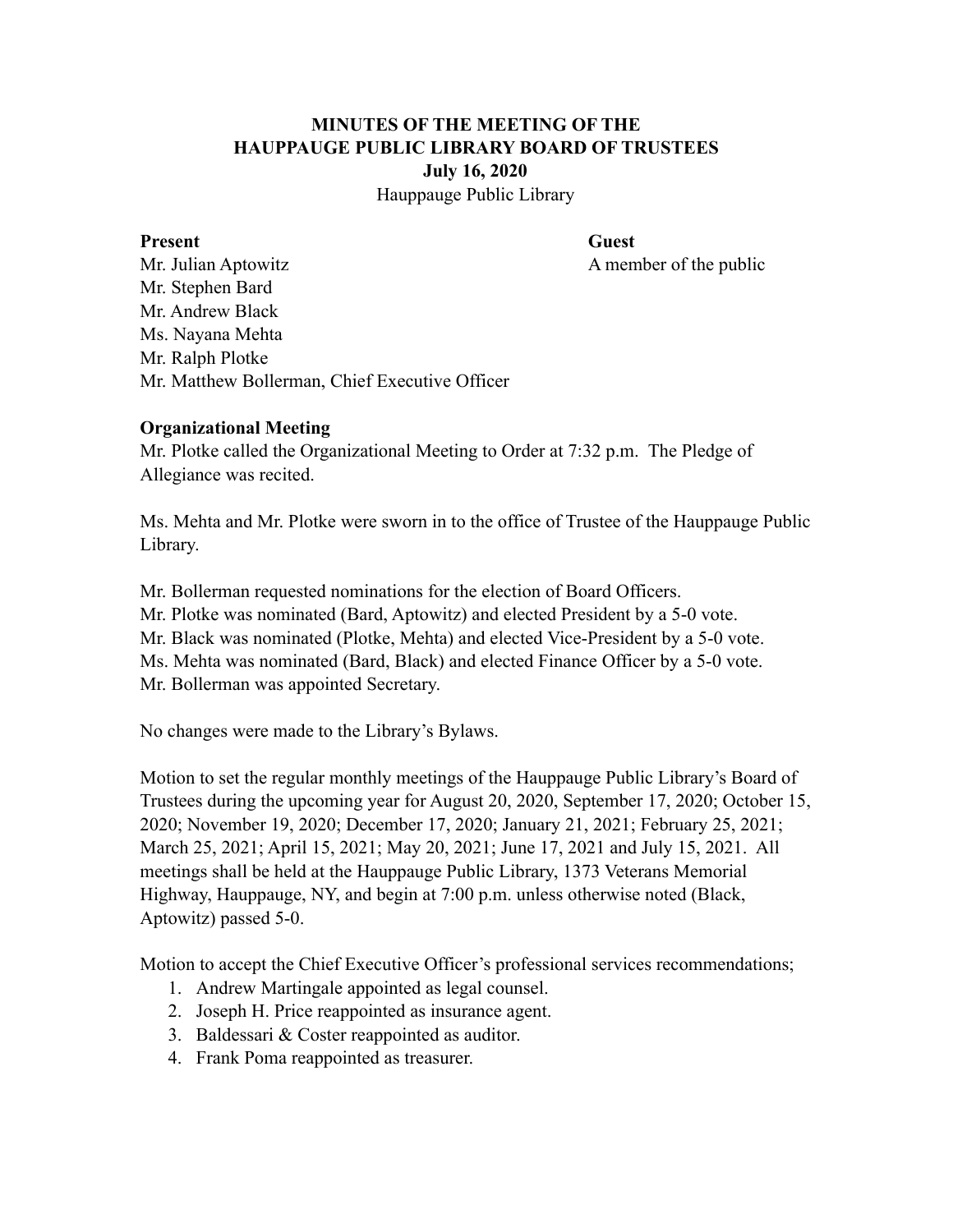#### **July 16, 2020 Minutes (Page Two)**

- 5. Sterling National Bank was reappointed as bank for deposits.
- 6. Smithtown Messenger and Islip Bulletin were appointed as newspapers for public notice (Aptowitz, Black) passed 5-0.

Motion by Bard, second by Mehta, that petty cash funds be established as follows for FY 2020-2021 passed 5-0.

| <b>TITLE</b> | <b>CUSTODIAN</b>                   | <b>AMOUNT</b> |
|--------------|------------------------------------|---------------|
| Library      | Matthew Bollerman & Therese Seydel | \$150.00      |

Motion to appoint the Board of Ethics members: Andrew Black, Anna Beltrani and Barbara Goodstone (Mehta, Aptowitz) passed 5-0.

Motion to adjourn the Organizational Meeting at 7:51 p.m. (Black, Bard) passed 5-0.

#### **Regular Meeting**

Mr. Plotke called the Meeting to Order at 7:53 p.m.

Motion to accept the Minutes of the June 18, 2020 Board Meeting (Black, Mehta) passed 5-0.

## **Treasurer's Report**

The Chief Executive Officer reviewed the reports with the Board.

Motion to accept the July 16, 2020 operating warrant \$217,667.01 (Bard, Black) passed 5-0.

#### **Correspondence**

Andrew Martingale shared his hourly rate for the coming fiscal year. A donation honoring Janet Mallen was received for \$300 from Jen Salvaggio.

## **CEO's Report**

The Chief Executive Officer shared the experience of opening the Tech Center to the public on July 6. It has gone well. Guests are wearing masks and following the procedures outlined. The CEO is asking to open the Library to browsing and more on July 20. The Board agrees. The Cultural Competency Committee has begun to meet. They are examining our policies, procedures and purchasing for recommendations on being more inclusive. The Chief Executive Office was asked to draft a thank you for our upcoming e-newsletter it was reviewed and will be placed in an upcoming issue, along with Ms. Mehta's message.